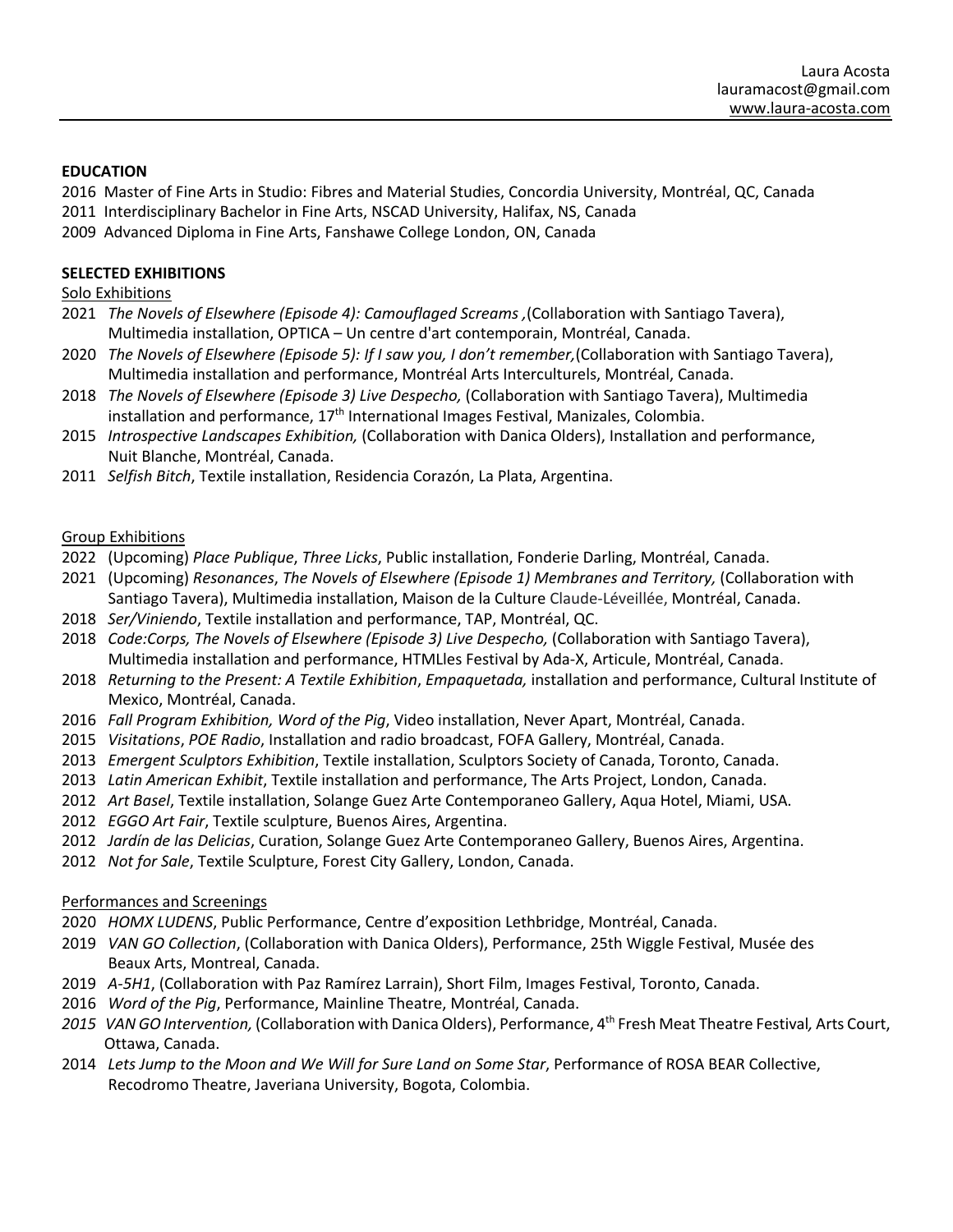### **PEDAGOGICAL EXPERIENCE**

2017-Present *Head of Wardrobe*, Theatre Department, Concordia University, Montréal, Canada

- 2015 *Part time instructor*, Fine Arts Department, Concordia University, Montréal, Canada FBRS 240: Introduction to Fibres Structures,
- 2013- 2015 *Teacher Assistant,* Fine Arts Department, Concordia University, Montréal, Canada FBRS 240 Fibres Structures FBRS 397 Topics in Fibre Structures – UpCycling strategies FBRS 361 Intermediate Textile Print & Dye

#### **RELATED EXPERIENCE**

2020-Present *Board member of administrative council* , La Centrale artist-run centre, Montréal, Canada.

#### **WORKSHOPS**

- 2019 *New Media Dramaturgy*, Presented with Santiago Tavera and Milton Riaño, Theatre Department, Concordia University, Montréal, Canada.
- 2019 *Virtual Hyper-Naturalisms*, Presented with Santiago Tavera and Milton Riaño, 18th International Image Festival, Manizales, Colombia.
- 2018 *EMPAQUETADA: Exploring the performativity of women in the work space*, Presented with Marcela Borquez, Cultural Institute of Mexico, Montréal, Canada.
- 2018 *Shapes in Space: Drawing and Performance*, Fine Arts Department, Fanshawe College, London, Canada.
- 2017 *Projected Narratives of Being and Belonging*, Presented with Santiago Tavera and Anthony Head, 23<sup>rd</sup> International Symposium on Electronic Art/XV International Image Festival, Manizales, Colombia.

#### **RESIDENCIES AND SEMINARS**

- 2019 *Casa Na Ilha Residency*, Ilhabela, Sao Paolo, Brasil.
- 2019 *Conversations on Performance Seminar*, Festival TransAmériques, Montréal, Canada.
- 2015 *Scoring Philosophy: How to Choreograph Thought via Conversation, Action & Movement Seminar,* Concordia University, Montréal, Canada.
- 2015 *Visitations Residency,* FOFA Gallery, Montréal, Canada.
- 2012 *Research on Jalq'a Weaving*, Ministry of Tourism, Bolivia.
- 2011 *Corazón Residency*, La Plata, Argentina**.**

#### **ARTIST TALKS**

- 2021 *Hybrida Weavings of Weavings: A Conversation*, Virtual round table discussion on textiles and new media based on the work of Amor Muñoz, General Consulate of Mexico in collaboration with Art Souterrain, Montréal, Canada.
- 2019 *Virtual and Corporeal dislocation,* (Presented with Santiago Tavera), 18th International Image Festival, Manizales, Colombia.
- 2019 *Virtual and Corporeal dislocation,* (Presented with Santiago Tavera), *PULSE Salón,* Performative Urbanism Lab, Concordia University, Montréal, Canada.
- 2018 Fine Arts Department, Fanshawe College, London, Canada.
- 2014 Fibres Talk Series, Fine Arts Department, Concordia University, Montréal, Canada.
- 2014 Fibres and Material Practices Exchange, Visual arts department, SAIC, Chicago, USA.
- 2012 Fine Arts Department, Fanshawe College, London, Canada.
- 2011 Visual Arts Department, National University of La Plata, La Plata, Argentina.

## **PUBLISHED MENTIONS**

- 2019 Canadian Art, Exhibition agenda, «https://canadianart.ca/agenda/the-novels-of-elsguer-episode-5-if-i saw- you-i-dont-remember-laura-acosta-santiago-tavera/».
- 2018 Nuria Carton de Grammont et Tatiana Navallo. « Poétiques du déplacement dans la pratique performative latino-québécoise », *Vues transversales. Panorama de la scène artistique latino-*